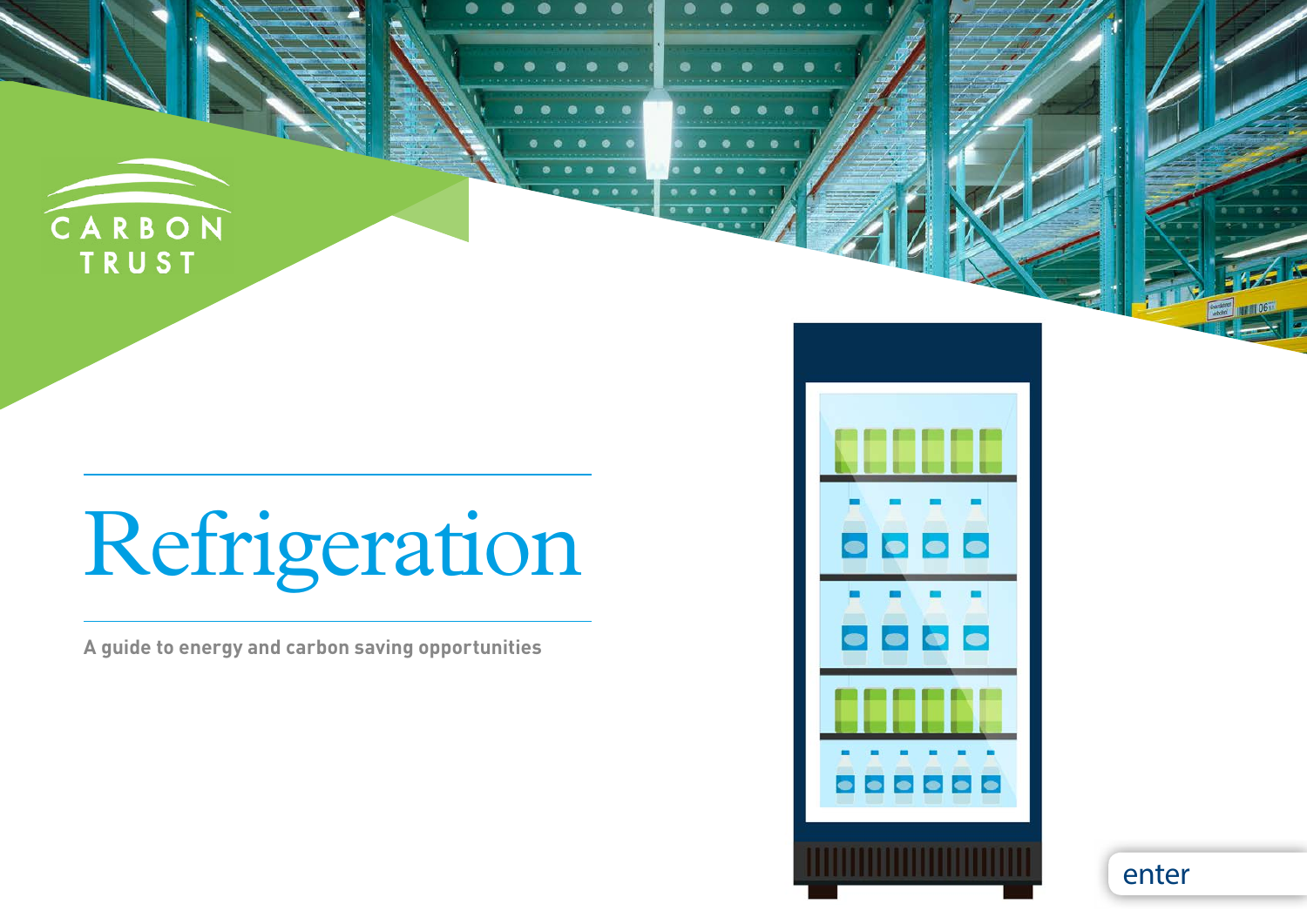# Preface

 $\begin{picture}(120,20) \put(0,0){\line(1,0){10}} \put(15,0){\line(1,0){10}} \put(15,0){\line(1,0){10}} \put(15,0){\line(1,0){10}} \put(15,0){\line(1,0){10}} \put(15,0){\line(1,0){10}} \put(15,0){\line(1,0){10}} \put(15,0){\line(1,0){10}} \put(15,0){\line(1,0){10}} \put(15,0){\line(1,0){10}} \put(15,0){\line(1,0){10}} \put(15,0){\line($ 

 $\leftarrow$ 

 $\odot$ 

Reducing energy use makes perfect business sense; it saves money, enhances corporate reputation and helps everyone in the fight against climate change.

The Carbon Trust provides simple, effective advice to help businesses take action to reduce carbon emissions; the easiest way to do this is to use energy more effectively.

This overview introduces the opportunities available to businesses to reduce energy use and the emissions associated with refrigeration systems. The guide aims to support the understanding of refrigerant systems, how savings can be delivered and the regulation relevant to this topic area.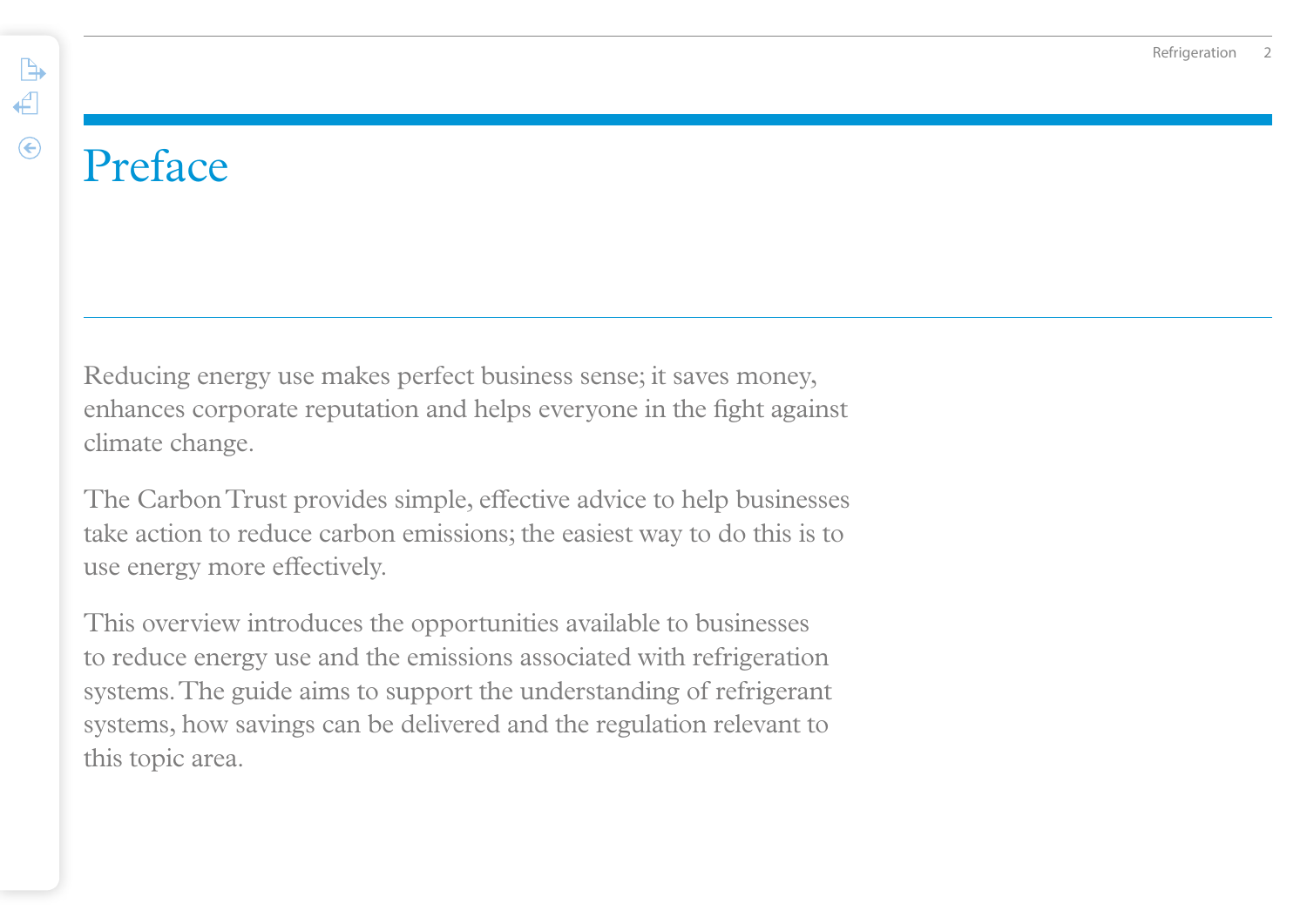# **Contents**

| Preface                            | 2             |
|------------------------------------|---------------|
| Introduction                       | 4             |
| Refrigerated display cabinets      | 5             |
| Cold rooms                         | 7             |
| Compressors                        | $\mathcal{Q}$ |
| Condensers                         | 10            |
| <b>Evaporators</b>                 | 11            |
| <b>Heat recovery</b>               | 12            |
| Refrigerant leakage and regulation | 14            |
| Your next steps                    | 16            |
| Go online for more information     | 17            |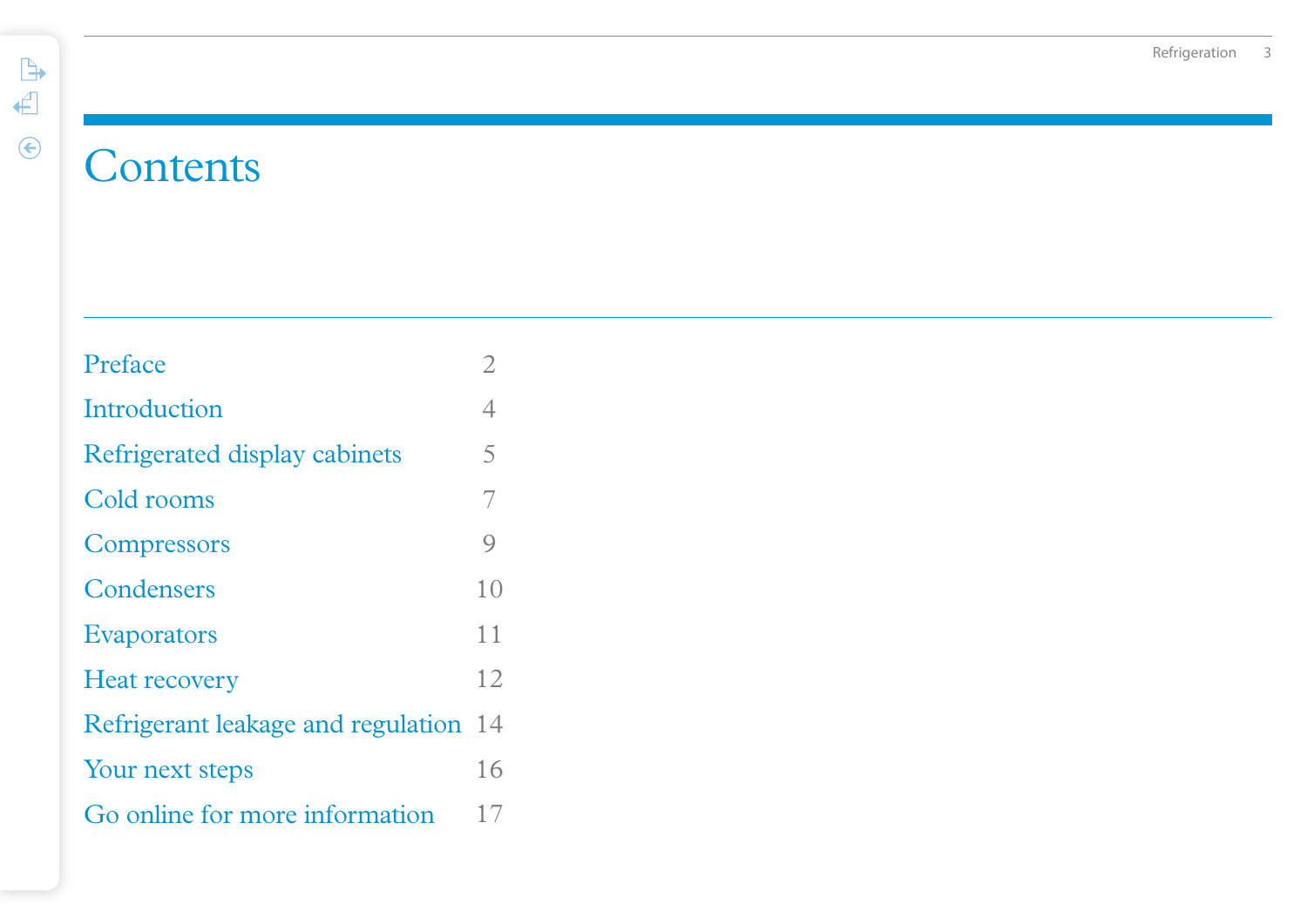### **Introduction**

 $\mathbb{R}$ 

 $\leftarrow$ 

 $\odot$ 

### Benefit from reducing the energy demand of your refrigeration systems.

Simply put, refrigeration is a process by which heat is moved from one location to another. This is a mechanical process which enables the temperature in a given space to be reduced. In a commercial context this is often used to extend the life of certain products and in industries such as food and drink and chemicals, refrigeration accounts for a significant proportion of overall site energy costs.

When responsible for high costs, even a small reduction in refrigeration energy use can offer significant cost savings. The table below offers an insight into the proportion of overall energy use which refrigeration accounts for by sector.

### **Table 1:** Energy use for refrigeration by sector

| <b>Sector</b>                                    | <b>Typical proportion of energy</b><br>used by refrigeration |
|--------------------------------------------------|--------------------------------------------------------------|
| <b>Meat, poultry and fish processing</b>         | 50%                                                          |
| <b>Cold storage</b>                              | 90%                                                          |
| <b>Food supermarkets</b>                         | 50%                                                          |
| <b>Small shops with refrigerated</b><br>cabinets | 70% or over                                                  |
| <b>Pubs and clubs</b>                            | 30%                                                          |

It is important to remember that energy savings of up to 20% can be made inexpensively, through actions requiring little or no investment. Also, aside from energy and cost savings, improving efficiency and reducing the load on refrigeration plant can result in increased reliability and reduce the likelihood of a breakdown. Figure 1 illustrates how for a typical organisation, the split between the key areas for saving energy could save energy and money in refrigeration systems.

### **Who is this publication for?**

This guide will be useful for any business that uses refrigeration equipment and is especially applicable for businesses that use large amounts of energy for refrigeration plant and therefore stand to see large savings as energy use is reduced. Examples of types of business which may find information detailed here useful include supermarkets, grocery stores, food

processing plants and organisations in the hospitality sector.

### **Figure 1:** Typical sources of savings in refrigeration equipment



**Pubs and clubs 30% Good maintenance Housekeeping and control More efficient equipment**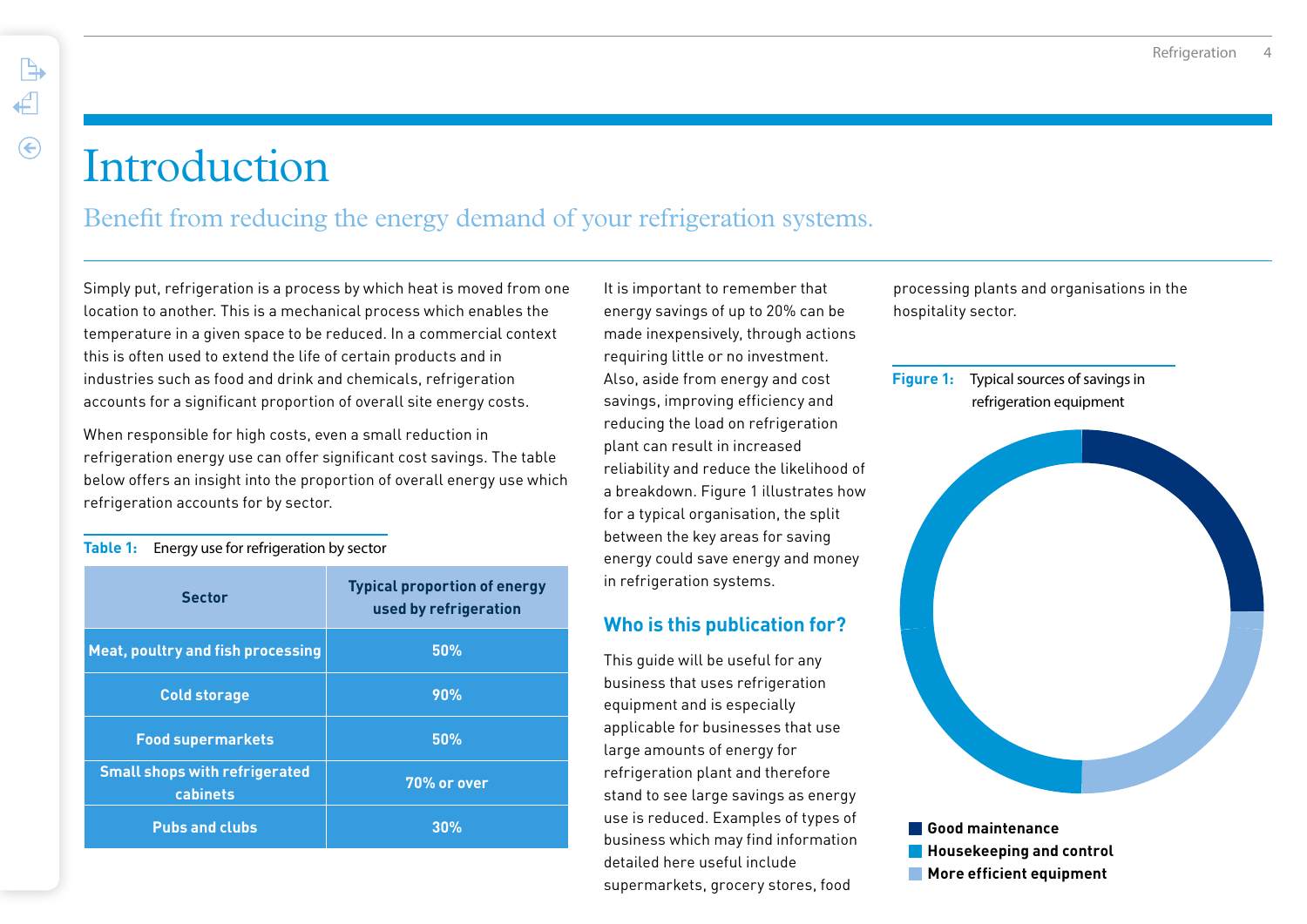## Refrigerated display cabinets

Understand the best ways to utilise and manage your refrigerated display cabinets.

Energy savings of up to 30% could be realised by selecting the most efficient model of refrigerated display cabinet for your business. These savings will vary depending on the size and model of the system and also on the existing system that is replaced. Cabinets should be tested under the European Test Standard, EN 23953 for temperature performance and energy consumption. Manufacturer's performance information from this standardised testing allow you to compare the efficiency of different cabinets.

Refrigerated display cabinets are a technology included in the Energy Technology List (ETL). This sets a benchmark for high-efficiency cabinets. Purchasing cabinets (or any other technology) from this list ensures that the product is among the most efficient available in its class.

It is worth keeping in mind that new efficiency standards will be outlined as part of the EU eco-design requirements. These standards will set minimum efficiencies for all chilled display cabinets and it is possible that these standards could rule out the sale of cabinets without doors. From January 2021 commercial display cabinets within the scope of regulation must comply with the Energy Efficiency Index (EEI) Limits of

| Table 2:<br>Energy saving options for display cabinets |                                         |  |  |  |  |
|--------------------------------------------------------|-----------------------------------------|--|--|--|--|
| <b>Energy Saving Options</b>                           | <b>Typical Energy</b><br><b>Savings</b> |  |  |  |  |
| <b>Aerofoils on display shelves</b>                    | 10% to 20%                              |  |  |  |  |
| <b>Cleaning and maintenance</b>                        | <b>Up to 10%</b>                        |  |  |  |  |
| <b>Recommissioning</b>                                 | <b>Up to 10%</b>                        |  |  |  |  |
| <b>Transparent doors</b>                               | 20% to 50%                              |  |  |  |  |
| <b>LED lights</b>                                      | 5% to 10%                               |  |  |  |  |
| <b>EC</b> motor fans                                   | 3% to 10%                               |  |  |  |  |
| <b>Strip curtains</b>                                  | 5% to 30%                               |  |  |  |  |
| <b>Night blinds</b>                                    | 5% to 35%                               |  |  |  |  |
| <b>Correct cabinet loading</b>                         | 10% to 20%                              |  |  |  |  |
| <b>Riser or weir plates</b>                            | 1% to 2%                                |  |  |  |  |
| <b>Anti-sweat heater controls</b>                      | 2% to 7%                                |  |  |  |  |
| <b>Night covers</b>                                    | 10% to 20%                              |  |  |  |  |
| <b>Defrost controls</b>                                | 2% to 10%                               |  |  |  |  |
| <b>Anti-fogging glass</b>                              | Up to 5%                                |  |  |  |  |
| <b>Air curtain optimisation</b>                        | Up to 5%                                |  |  |  |  |
|                                                        |                                         |  |  |  |  |

< 110. EEI is an indication of annual power consumption compared with a reference consumption based on volume and appliance type. This regulation essentially calls for cabinets to have a minimum efficiency rating of 'D'.

There are also several steps than can be taken to reduce the energy consumed by existing display cabinets. Examples of these measures are shown in Table 2 and discussed further below. The savings shown are typical for a  $5,000<sup>m²</sup>$  supermarket but serve as a good indication of potential savings for smaller premises as well.

### **General housekeeping measures**

- **Do not overstock.** Air grills should be kept clear of products and merchandising. An appropriately stocked cabinet will maintain optimum temperatures with minimum energy consumption.
- **Do not allow products to warm in transfer** by making sure that product is not left in an ambient temperature area. A warmed product can negatively impact the efficiency of the cabinet.
- **Switch off lighting and anti-condensation heaters**  out of hours to save energy.
- **Check defrost settings are appropriate** and match the conditions to avoid unnecessary heating.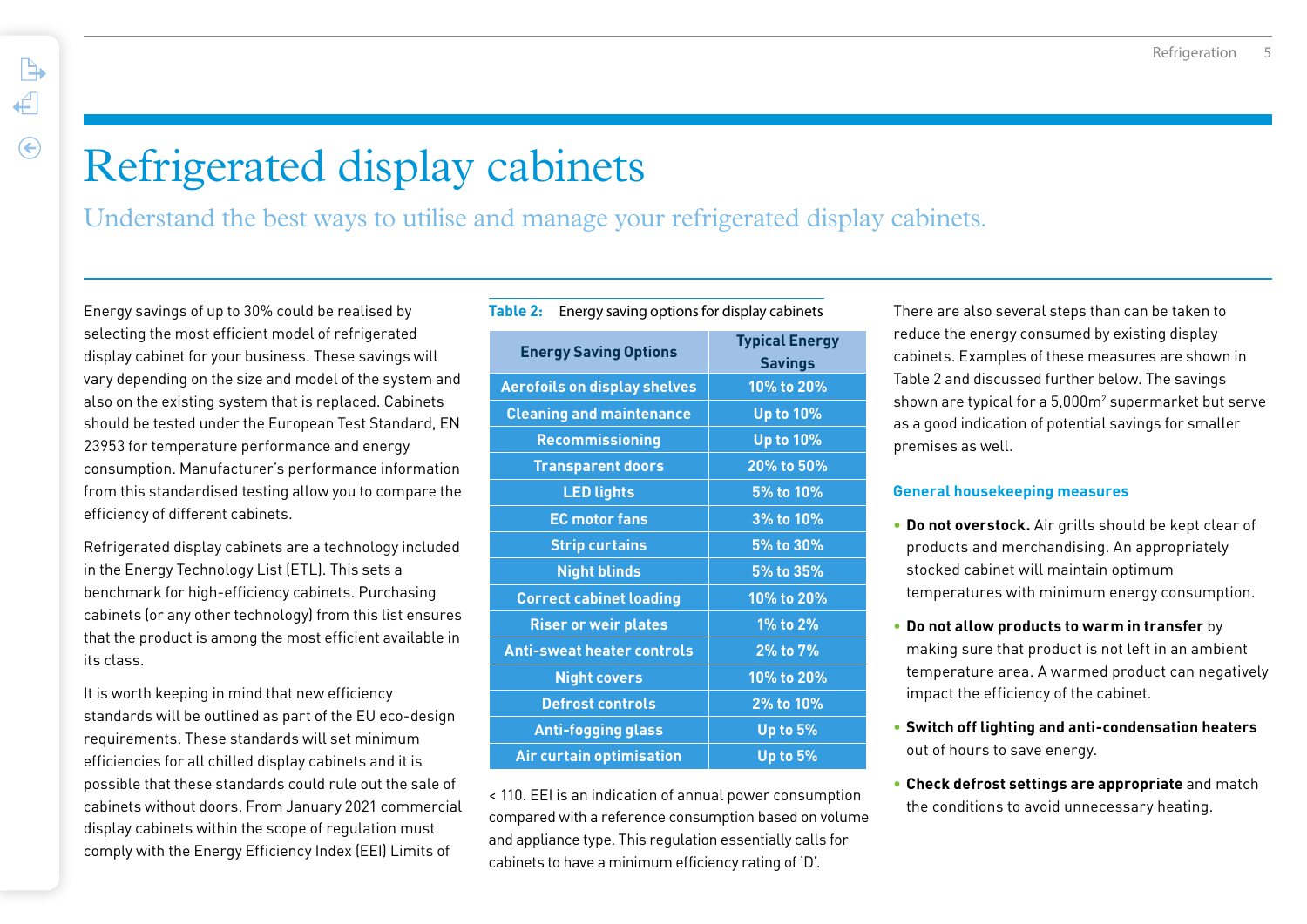### **Maintenance and low cost energy savings measures**

- **Regular cleaning.** Scheduled cleaning ensures the best efficiency and temperature control.
- **Make use of night blinds and/or strip curtains** when premises are closed. Covers such as these can be effective in reducing the plant load, out-of-hours.
- **Auto controls on anti-sweat heaters.** Ensure all trim and anti-sweat heaters are pulsed or switched off automatically when not needed.
- **Properly commission expansion valves** and ensure an electronic type is used where possible.
- **Auto controls on defrost systems.** Use defrost controls with temperature cut-out to avoid unnecessary heating. If you're using electric defrosting on a chill cabinet, check whether you need it. Natural or off-cycle defrost might be an option.
- **Installing aerofoils along the display shelves** is an effective way to reduce cold air losses from open cabinets, and an alternative to doors.

#### **Investment measures**

- **Install LED canopy lighting.** Use high-efficiency LED canopy lighting.
- **Install transparent doors to open cabinets.**  Customers can still see and access products but the load on the cabinet is reduced. In situations where the cabinets are used very frequently, doors may save little energy when retrofitted compared to an

open fronted cabinet, and in this case aerofoils provide an alternative. However, doors offer good benefits where there are periods of low usage.

- **Replace fans with low power alternatives.** If you plan to keep the cabinets for at least five years, look at replacing the fans with lower power alternatives.
- **Whole cabinet replacement.** The greatest savings can be achieved from investing in the newest, most energy efficient equipment. Select your equpment from the [Energy Technology List \(ETL\)](https://www.carbontrust.com/ETL/) to ensure it is amongst the most energy efficient available. Based on the typical energy consumption of older, standard models, purchasing the most efficient cabinets can provide a better return on investment than retrofitting transparent cabinet doors.

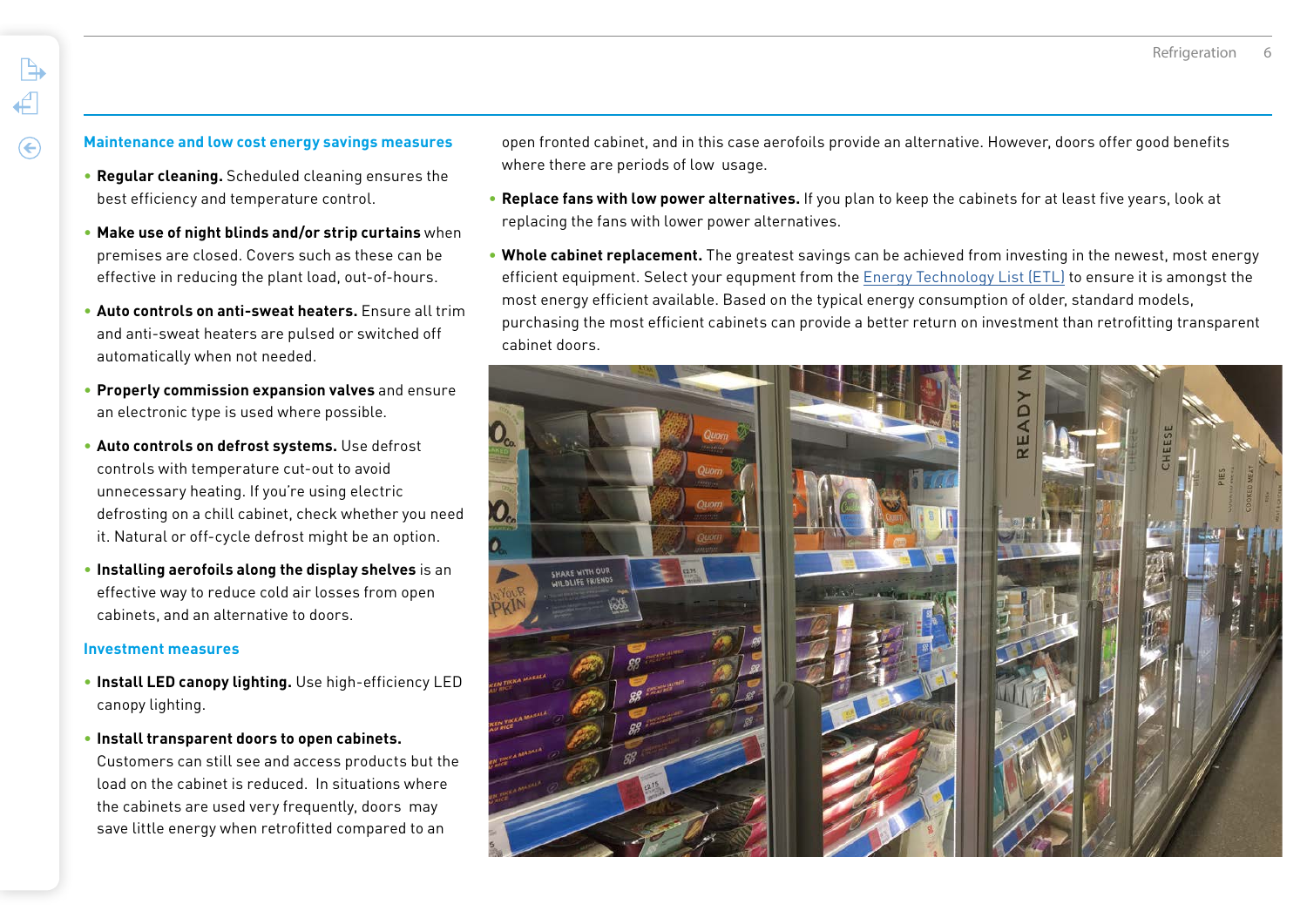### Cold rooms

 $\begin{picture}(120,15) \put(0,0){\line(1,0){15}} \put(15,0){\line(1,0){15}} \put(15,0){\line(1,0){15}} \put(15,0){\line(1,0){15}} \put(15,0){\line(1,0){15}} \put(15,0){\line(1,0){15}} \put(15,0){\line(1,0){15}} \put(15,0){\line(1,0){15}} \put(15,0){\line(1,0){15}} \put(15,0){\line(1,0){15}} \put(15,0){\line(1,0){15}} \put(15,0){\line($ 

€

 $\odot$ 

### How is energy wasted in cold rooms and how can this be reduced?

Both chiller rooms and freezer rooms are covered in this section and in particular the fabric and operation of cold stores. Warm air entering through open doors is the biggest way that a cold room load is impacted. The heat gains of a cold room are illustrated in the below Figure 2, and as can be seen, typically 30% of the heat gain comes from open doors.

Even small gaps such as those between insulated panels or where pipes penetrate walls can allow a small but constant stream of warm, moist air into the store. Where this can be limited, the load on the store itself can be lessened and energy saved. Ideally, cold rooms should meet best practice by adhering to the criteria of the [ATTMA \(Air](https://www.bcta.group/attma/)  [Tightness Testing and Measurement](https://www.bcta.group/attma/)  [Association\)](https://www.bcta.group/attma/) Technical Standard TS1.

Steps which can be taken to reduce the energy consumed by cold rooms are discussed below, grouped into no cost housekeeping, maintenance and low-cost, and investment measures.

### **Figure 2:** Cold room heat gains

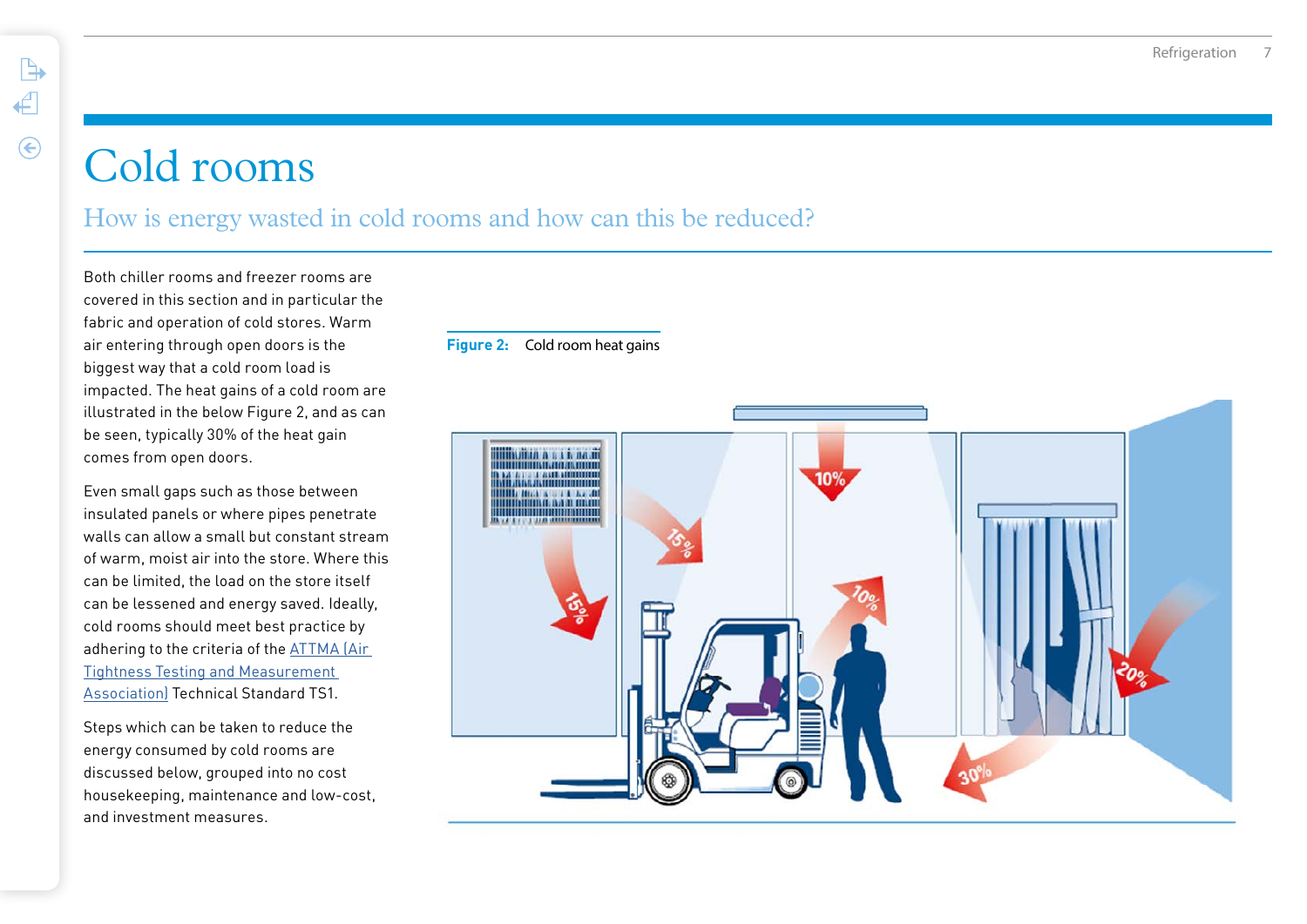### **General housekeeping measures**

- **Keep door closed.** Introduce good door management procedures and keep the door of your cold store closed whenever possible. This will keep warm air and moisture out, and energy costs down.
- **Do not obstruct evaporators.** Make sure airflow from the evaporators is not obstructed.
- **Run at the highest temperature for product.** Run your cold store at the highest possible temperature for the product. [The Food Standards Agency](https://www.food.gov.uk/business-guidance/safer-food-better-business) provides helpful information on the appropriate ways to store chilled or frozen food.
- **Don't allow warming in transfer.** Ensure the product loaded into your cold room has not warmed up by being left in an ambient temperature area.
- **Switch off lights when not needed** out of hours to save energy.
- **Ensure the cold room is appropriately stocked.**  Overstocking can cause the refrigeration system to work harder to keep things at an appropriate temperature, using more energy.

### **Maintenance and low-cost saving measures**

- **Repair any damaged door seals.** If you have automatic or rapid-closing doors, make sure they are not overridden and are maintained in good working order.
- **Install strip curtains** and make sure they are well-maintained. This will keep warm air and moisture out, and energy costs down. Insulated curtains are available, offering an improved thermal barrier.
- **Upgrade lighting to LED with auto control.** Consider low-power, instant-on lighting which switches off automatically if the store is unoccupied.
- **Maintain and repair all wall panel seals.** Ensure the outside of the cold store is sealed air-tight, with no gaps at panel joints, and is well insulated throughout. This will keep air infiltration and heat gain to a minimum.
- **Interlocking doors with evaporator fans.** Installing interlocks so that the fans are switched off when the doors are opened, so that cold air is not blown out of the unit.

#### **Investment measures**

- **Fit automatic/rapid close doors**, if regular access is required.
- **Install defrost on demand system** This system will keep the evaporators in top condition.
- **For larger forklift accessible stores, install a dehumidifying airlock.** This will reduce ice build-up and the need for defrosting.
- **For new stores, specify sliding doors.** These have better seals and are less prone to damage.

Maintaining the overall thermal integrity and air tightness of a cold store can save you over 10% of the energy costs. Simply introducing an element of control to cold store doors can provide you with a financial saving of around £2 per hour for chill rooms and £6 per hour for freezer rooms.

 $\leftarrow$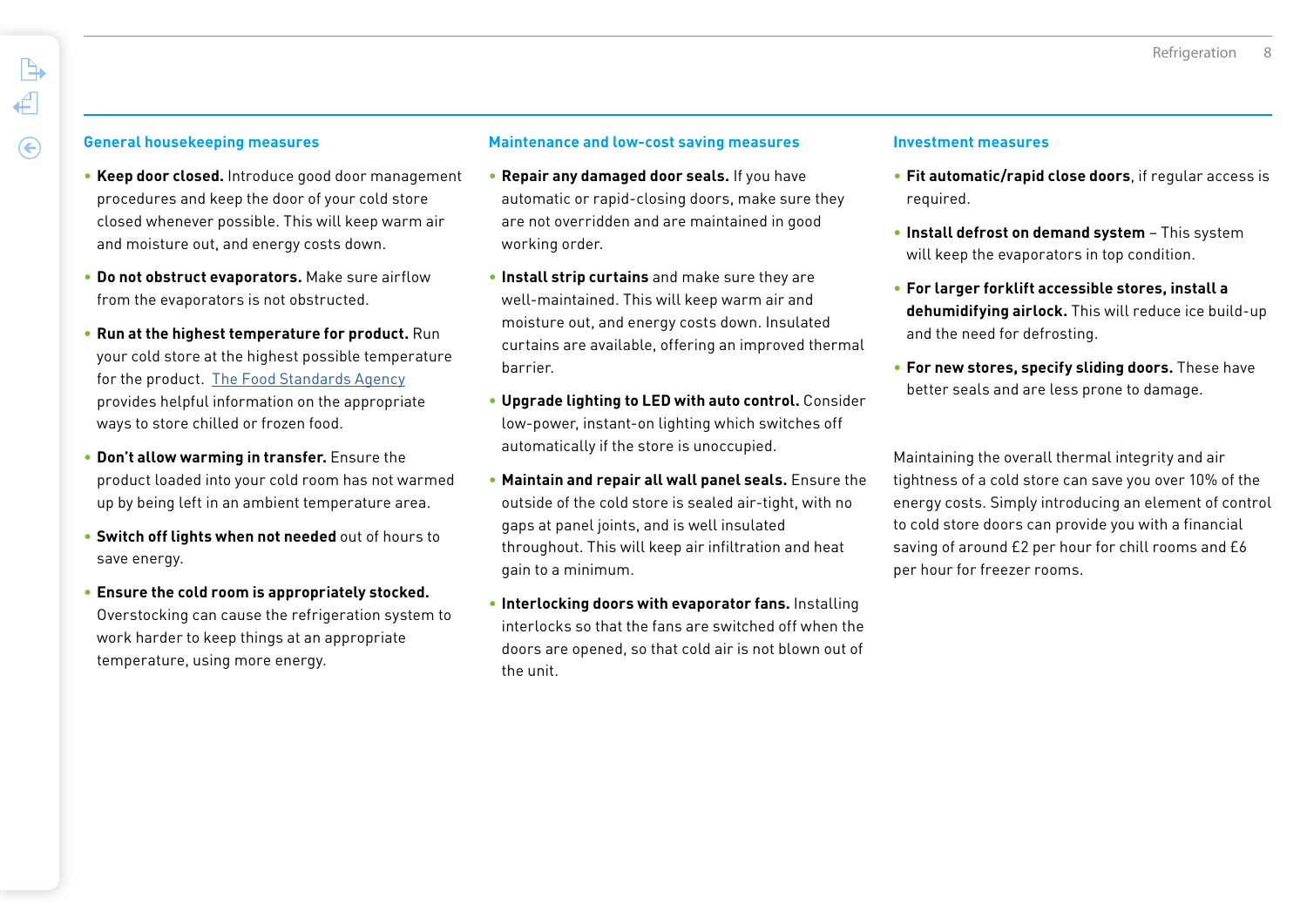### **Compressors**

 $\mathbb{R}$ 

 $\leftarrow$ 

 $\odot$ 

Optimising the efficiency of compressors.

Compressors are the most energy intensive part of the refrigeration process. Reducing the work needed here should be considered an important focus for any refrigeration based energy saving initiative.

The role of a compressor is to raise the pressure of a refrigerant to a level whereby the heat can be rejected at the condenser. The difference between the refrigerant temperature in the evaporator (evaporating temperature) and the condenser (condensing temperature) is often referred to as the temperature lift of the system. This temperature lift determines how hard the compressor has to work. The larger the lift, the more work will be required by the compressor and the more energy it will consume.

Again, there are a number of steps which can be taken to reduce energy consumption from compressors.

#### **Maintenance and low cost saving measures**

• **Set the condensing temperature at lowest possible level.** Ask a technician to do this. Once the limit is reached, it may be possible to upgrade control valves or condensing capacity to allow a further reduction.

- **On multi-compressor systems, make sure the compressor suction pressure is set only as low as is required.** Often the winter set point can be higher than in summer.
- **Compressors should be checked regularly.**

Refrigerant loss is a major cause of direct emissions and system inefficiency. When refrigerant charge becomes critically low, energy use can increase by between 11% and 15%. Undercharged systems need to operate for longer in order to achieve the same cooling capacity, and systems that have lost refrigerant are likely to operate at higher suction temperatures. This can cause a reduction in compressor efficiency and higher discharge temperatures, often leading to oil breakdown and overheating problems that generate acid formation in the compressor.

#### **Investment measures**

• **Liquid pressure amplification (LPA).** If the

condensing temperature can not be reduced for system reasons. This measure offers typical savings of up to 25% (for larger plant 300kW) and a payback of three to five years. LPA involves the addition of a pump to provide stable pressure to the expansion valve. Condensing pressure is allowed to 'float' with ambient temperatures.

• **Speed controllers for one or more compressors**. If your cooling load varies across a wide range. The cost of variable speed drives (VSDs) depends on the size of the unit. These can be retrofitted to existing units or new compressor packs can be bought that include variable speed drives. Consider both options when looking into VSDs.

For every degree that temperature lift is reduced, you will save around 4% of the compressor energy for chill temperature systems and 2% for low temperature systems.

A typical condensing temperature in a refrigeration system is 40°C all year round. Setting this to float down to 20°C when the weather allows, would typically reduce compressor energy consumption by 25% to 35% for a chill temperature system.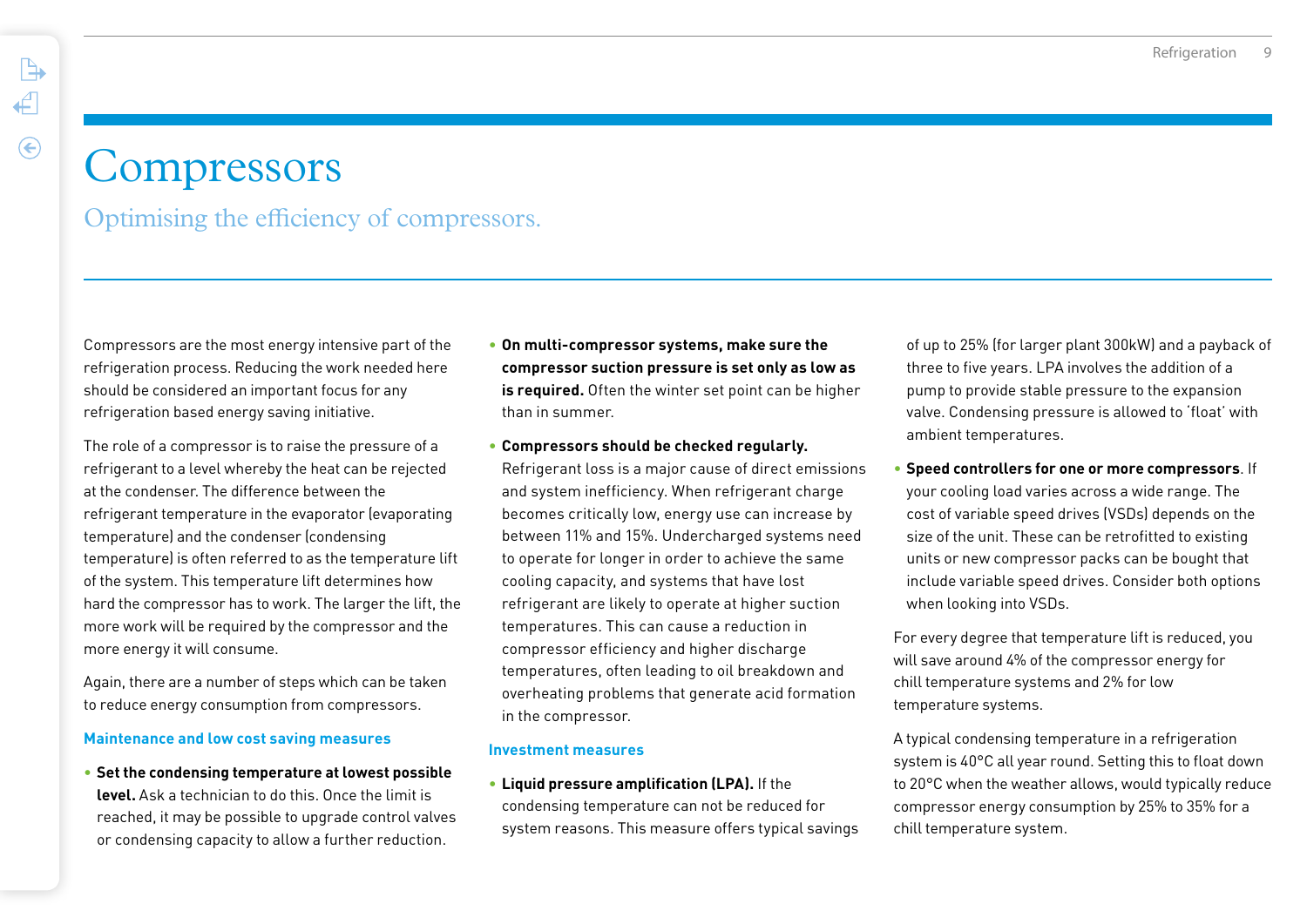# Condensers

Optimising the efficiency of condensers.

In a refrigeration system, the condenser is where super-heated refrigerant vapour is passed from the compressor to reject the heat. Here it is cooled, typically by air or by water, rejecting latent heat. Often refrigerant vapour is passed to the condenser at a higher temperature than the external ambient temperature to make it easier to reject that heat.

There are two typically two types of condenser; aircooled condensing units and evaporative condensers. Air-cooled units use ambient air to remove the heat from a condensing refrigerant. In comparison an evaporative condenser uses a coil which is continually wetted on the outside. Gas to be condensed flows through this coil and air is drawn over the coil, evaporating some of the water. This improves the rate at which heat is rejected from the refrigerant gas, allowing it to condense at a lower temperature relative to the air temperature.

Evaporative condensers have advantages over aircooled systems. They can be more effective at removing heat through evaporation of water, compared with dry air. Heat is rejected against a wet bulb ambient temperature rather than a dry bulb. The wet bulb temperature is up to  $8^{\circ}$ C lower than the dry bulb in hot weather.

This can mean that evaporative condensers can work more efficiently than air-cooled types. Air-cooled condensers are used for most commercial systems, and evaporative for larger industrial systems. Water-cooled condensers are used on some larger systems, usually in conjunction with cooling towers.

In a domestic fridge, the condenser is the warm grille at the back. For plug-in commercial fridges and domestic cabinets, the condenser is usually packaged with the compressor below or above the fridge. Refrigeration systems can also have remote condensers, located outside or in a plant room.

Energy savings can be found where you are able to make it as easy as possible to reject heat. When the condenser is not working effectively, due to poor maintenance for example, it is forced to work at a higher temperature. This means that the compressors have to work harder. For every 1°C that the condensing temperature rises, the compressor uses between 2% and 4% more energy.

To reduce energy consumption from the condensers try to follow some or all of the following steps.

### **General Housekeeping measures**

• **Keep condensers clean.** Find out where your condensers are, and check them regularly. If the condensers are dirty or blocked with debris, they are costing you money. Keep your condenser area clear of leaves, litter and vegetation.

### **Maintenance and low cost saving measures**

- **Have condenser fins and filters professionally cleaned** by competent technicians as part of regular maintenance and make sure cleaning does not just push dirt deeper between the fins.
- **Check that the fans are operational.** Bear in mind that some may be switched off at times by the head pressure controls.

#### **Investment measures**

- **Install removable condenser screens.** This is useful if your condenser is likely to accumulate dirt. These can be hosed down or replaced.
- **Consider additional condensers** if your current condenser struggles to meet demand at peak times.
- **Replace fans with high efficiency EC (electronically communicated) alternatives.** These offer fan power savings and control flexibility over AC alternatives.
- **Consider a larger condenser than normal** if you are buying a new refrigeration plant. Increasing the size of the condenser by 30% could save you around 10% of energy use.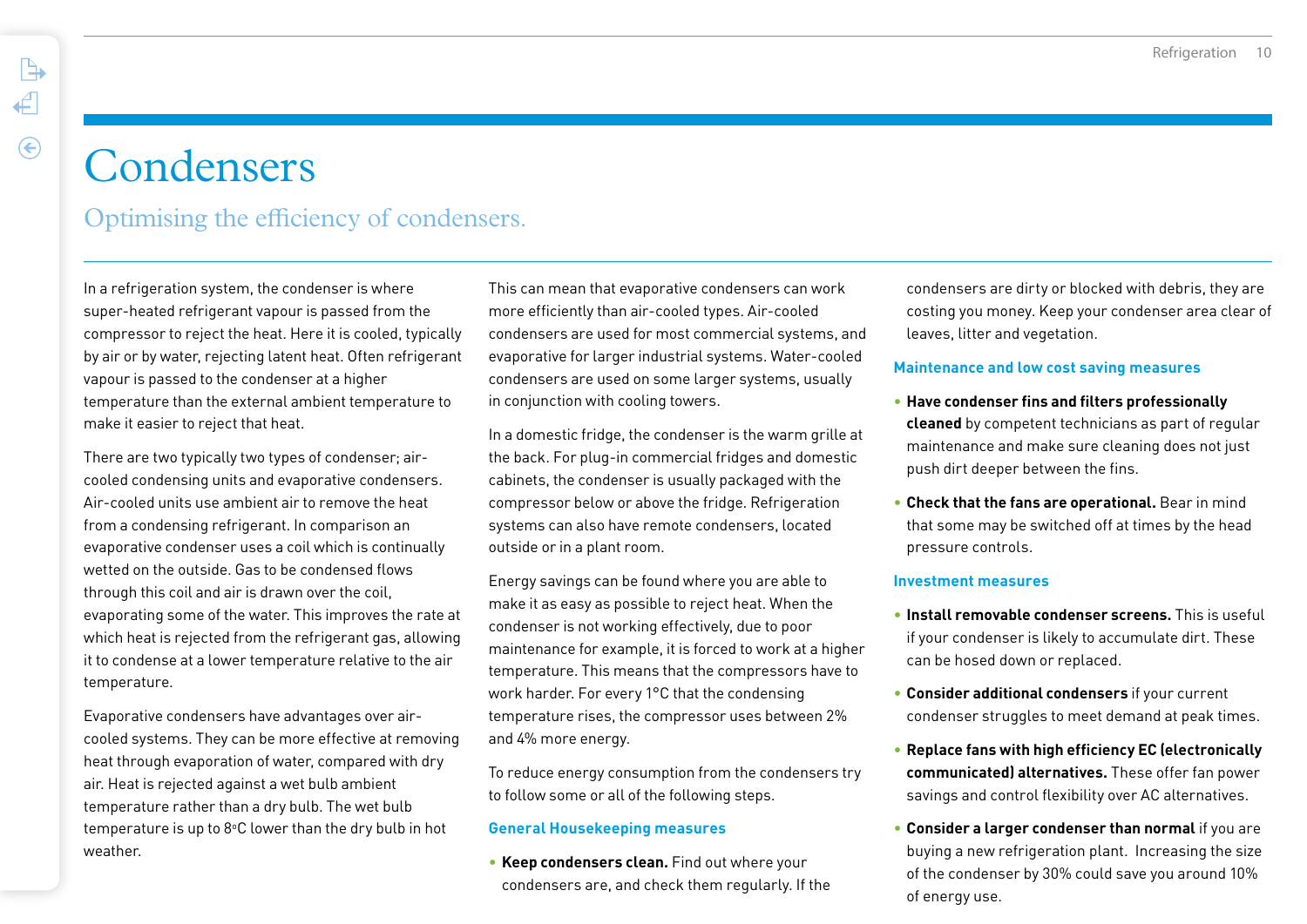$\mathbb{R}$ 

### Evaporators

Another part of the system to maintenance and simple measures to improve efficiency.

Low pressure liquid refrigerant absorbs heat and evaporates into a gas. Efficiency gains can be achieved at this stage of the process when you are able to make it easier for the evaporator to gain heat. Evaporation occurs at low pressure during the 'vapour compression cycle'.

Evaporators are located inside your chiller or cold room and must be large enough to support the needs of the system. When an evaporator is too small, the compressor must work harder and for longer. Defrosting also occurs more frequently in this case. This results in an overall increase in energy use.

### **General Housekeeping**

- **Watch for ice build-up.** This indicates that something is wrong with the evaporator. Look at the defrost settings.
- **Switch off evaporators in rooms not in use.** Consider rooms such as production areas where evaporators aren't needed when the room is not in use.
- **Ensure room thermostat is located as high as possible**  without compromising food or process quality.

#### **Maintenance and low cost saving measures**

- **Evaporator coil cleaning.** Ask your technician to do a regular deep clean to maintain performance.
- **Check fans are functioning correctly.** Some may be off at times if there is a controller for the evaporator fans.
- **Evaporator fans should have traps.** This prevents air being drawn in from outside.
- **Heat and insulate evaporator drains in freezer rooms.** This prevents them from freezing and blocking.
- **Install a defrost-on-demand system on freezer cabinets.** This can save upto 9% on cabinet energy consumption.

### **Turning the thermostat up by just 1°C can reduce energy use by up to 2%**

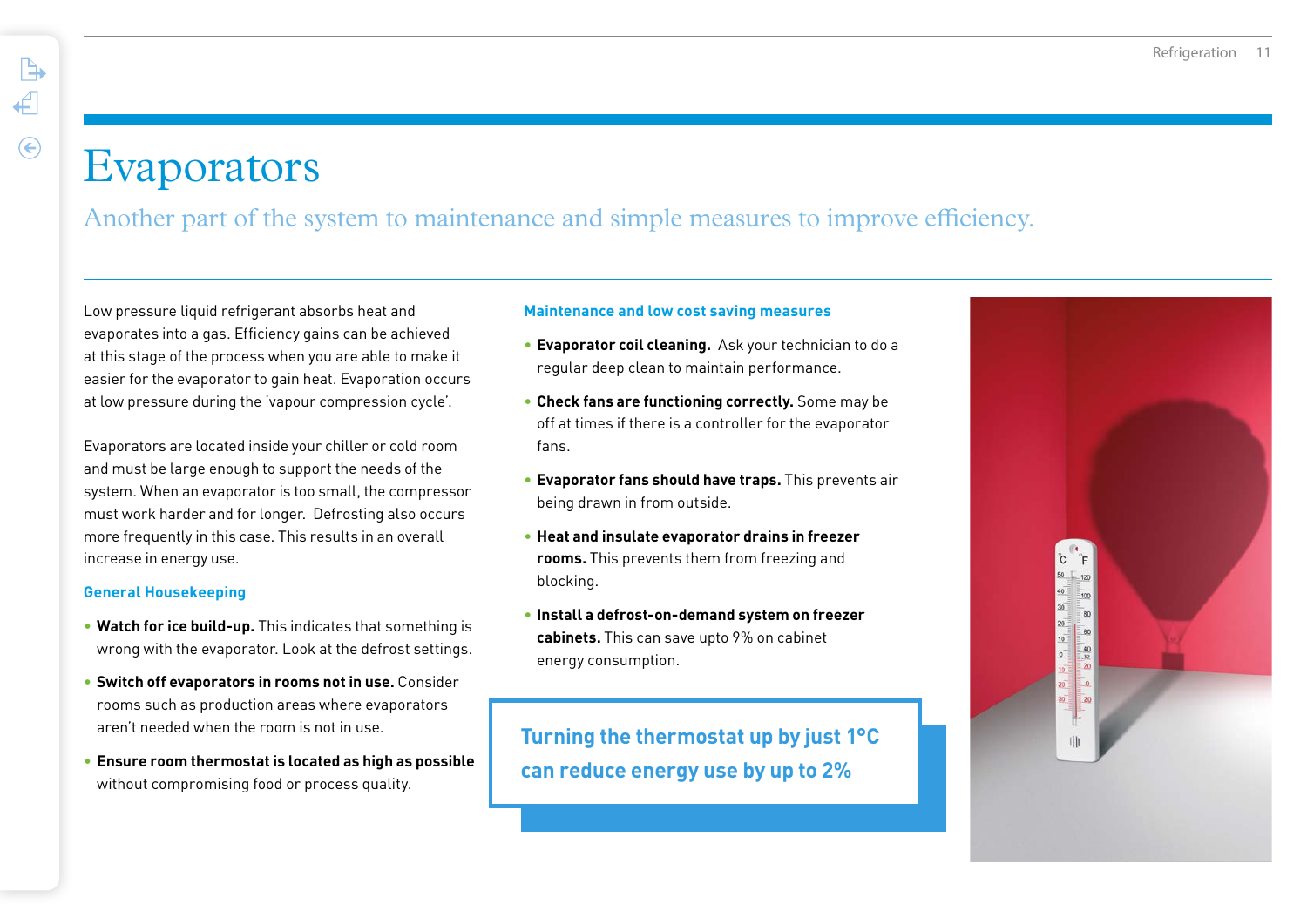### Heat Recovery

### How can energy be recovered in order to help you save on your energy bills?

Businesses who use refrigeration systems also often have a heating requirement. This heating requirement can manifest as space heating, heating for processes or for hot water. Refrigeration systems produce a lot of heat which is usually 'dumped' externally. Some or all of the heat that is normally wasted by the refrigeration system can be recovered and used to reduce existing gas or oil bills.

The heat available from heat recovery can be described as either High Grade or Low Grade heat and this refers to the temperature of that heat. Around 10% of the heat that is wasted by a refrigeration system is High Grade heat or Superheat (50-60°C) and the remainder is categorised as Low Grade (20-30°C).

The High Grade heat can be used to support hot water systems and thermal processes. The Low Grade heat can be beneficial for pre-heating hot water, supporting space heating, or underfloor heating in cold or dry good stores.

It is recommended that experienced contractors, familiar with heat recovery, are used if you are planning on moving forward with a heat recovery project. The Green Business Directory can act as a useful resource for finding Carbon Trust Accredited suppliers. If you are interested in receiving a free supplier shortlisting service, please enquire [here.](https://www.carbontrust.com/resources/green-business-directory/contact-form-find-suppliers-for-your-project/ ) Further information on the Green Business Fund and Green Business Directory is discussed later on in this guide.

Figure 3 illustrates a typical process for recovering high grade heat from a refrigeration system.

#### **Figure 3:** High Grade Heat Recovery

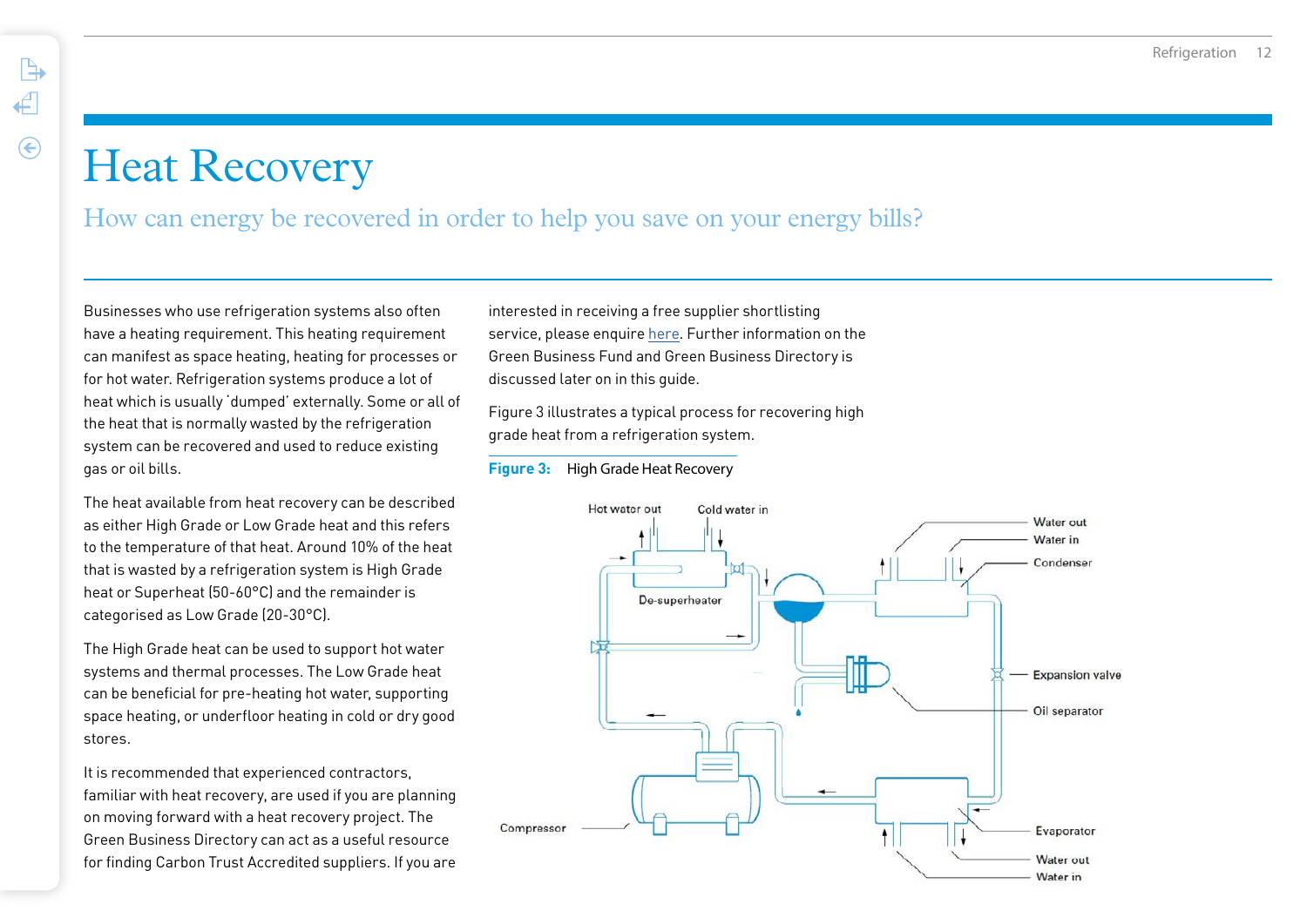### **Potential Savings**

In general, a quality heat recovery system should payback within three to five years. This is based on the high initial capital costs associated with heat exchanger, pipework and controls. However, due to significant savings, heat recovery is an attractive investment for many businesses as the recovered heat can be considered essentially free.

The largest savings can be seen by those who refrigerate down to very low temperatures (those with deep freeze units). These systems provide the most useful high temperature heat from recovery.



### **Case Study - A Ready Meals Manufacturer**

This organisation had a hot water requirement which was being met by a hot water tank. The site also contained a sizeable chiller unit, with a cooling capacity of 2.1MW. Up to 30% of the heat rejected by this system could be recovered and used to help meet the large hot water requirement on site.

Assuming a 30% recovery rate and a system utilisation factor of 75%, this heat recovery system produces 473kW or 4,143,480kWh/year.

The cost saving associated with gas consumption on this investment (based on 3.5p/kWh) would be around £145,022/year.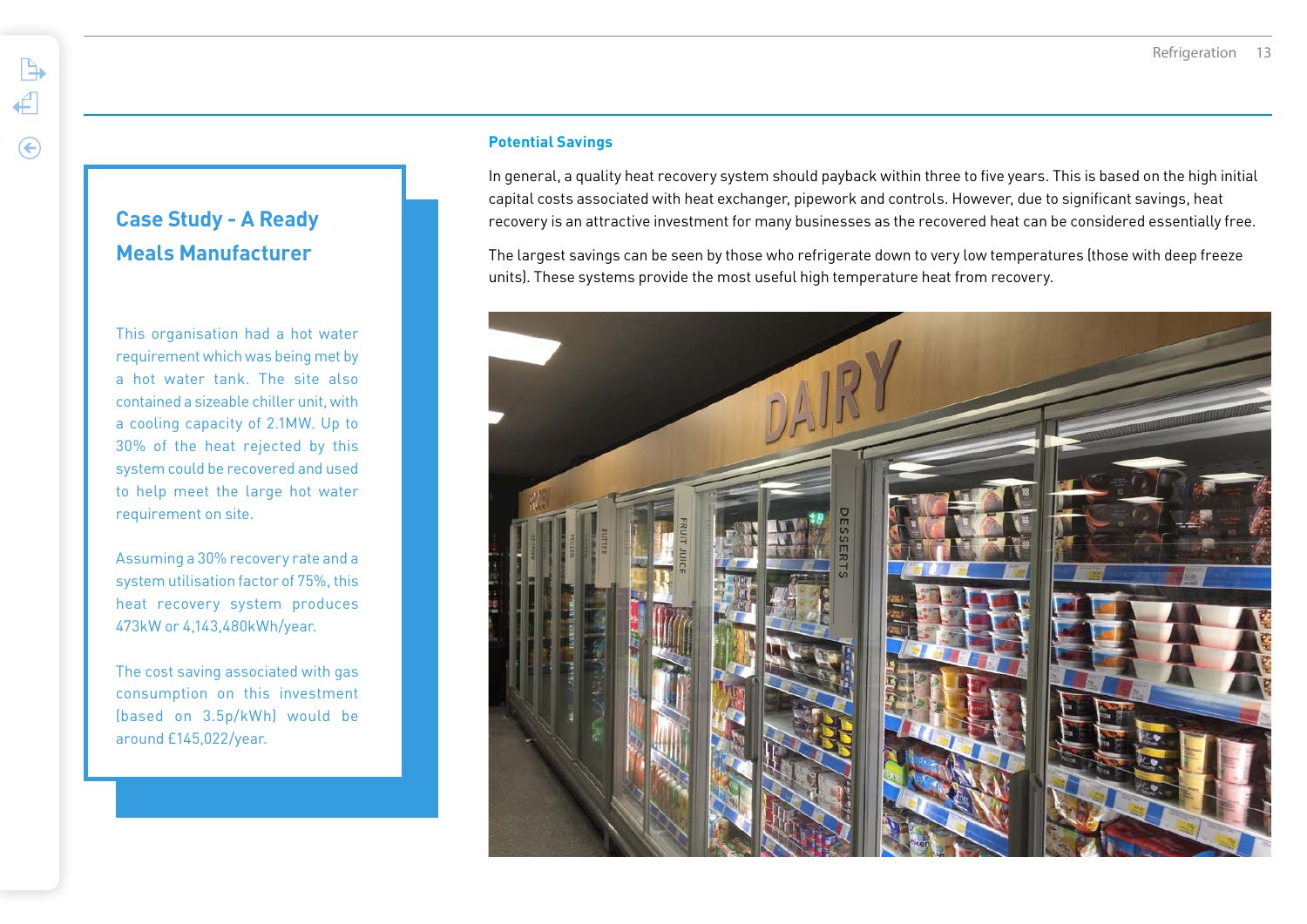# Refrigerant leakage and regulation

Regular maintenance is required on refrigeration systems and urgent action in the event of refrigerant leakage.

This section of the guide discusses the importance of continuous maintenance of refrigeration systems and the importance of keeping up to date with refrigerant gas regulation.

Hydrofluorocarbon (HFC) refrigerants are known to cause significant environmental damage. These are known to have a high global warming potential (GWP), which can be over 3000 times greater than that of carbon dioxide. Most refrigeration systems leak refrigerant gases. The average leakage rate in UK systems is around 20% per year<sup>1</sup>. This would equate to a reduction in efficiency of around 11%. This inefficiency would translate directly into increased energy costs.

In addition, if a leak is not repaired promptly, the ability of the system to cool to the appropriate temperature may be lost. If this is the case then product could be affected, impacting business finances.

There are significant regulatory responsibilities on users of refrigerant systems to maintain these systems, test for leaks and keep records. The FGas regulations have had, and will continue to have a significant impact on businesses.

### **At Present**

- Operators are responsible for stopping leaks from their equipment.
- Contractors that install, maintain or dispose of equipment share responsibility for trying to stop leaks from the operators equipment.

**Figure 4:** CO<sub>2</sub> equivalent thresholds for common HFC refrigerants and specified leaks check intervals2 .

| <b>Maximum</b><br>interval<br>between<br>leak checks | CO <sub>2</sub> (tonnes) HFC 23 (kg) |               | <b>HFC 227ea</b><br>(kg) | <b>HFC 404A</b><br>(kg) | <b>HFC 410a</b><br>(kg) | <b>HFC 134a</b><br>(kg) |
|------------------------------------------------------|--------------------------------------|---------------|--------------------------|-------------------------|-------------------------|-------------------------|
| 1 year                                               | 5                                    | 0.3           | 1.6                      | 1.3                     | 2.4                     | 3.5                     |
| <b>6 months</b>                                      | 50                                   | $3.4^{\circ}$ | 15.5                     | 13                      | 24                      | 35                      |
| 3 months                                             | 500                                  | 34            | 155                      | 127                     | 240                     | 350                     |

<sup>1</sup> Gartshore J. Energy Efficiency and Leakage Reduction. Refrigeration: Optimising refrigeration systems for building services engineers. CIBSE 2008

2<https://www.gov.ukguidance/f-gas-in-refrigeration-air-conditioning-and-fire-protection-systems>

- Leak tests must be carried out at certain intervals and this is determined by CO $_{\rm 2}$  equivalent thresholds. ( See Figure 4 )
- Larger systems are expected to be tested more frequently.
- If equipment contains F Gases equivalent to more than 500 tonnes of CO2 then leak detection equipment **must** be installed. This equipment would alert the operator or service company if a leak is detected.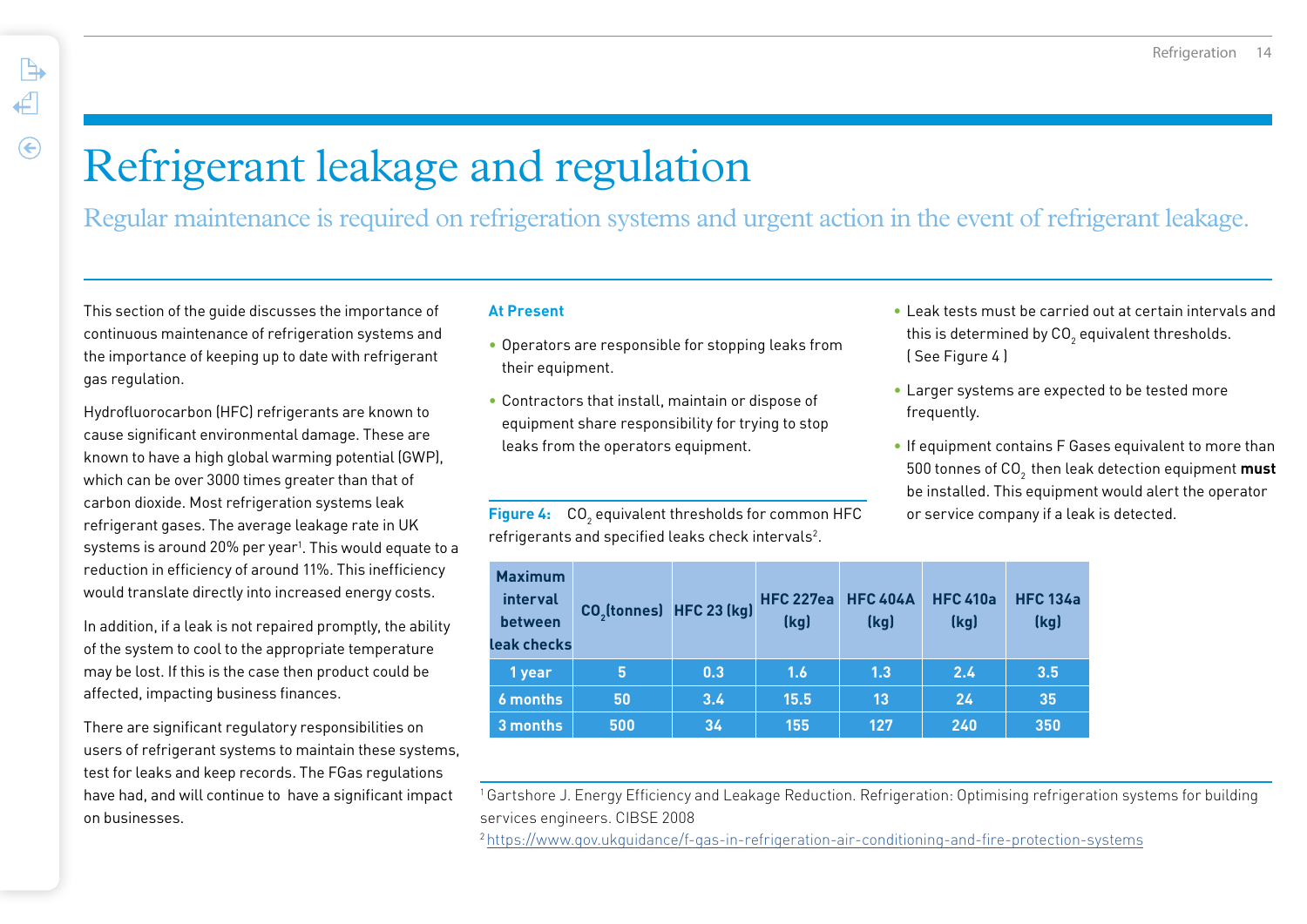### **Future proof your business**

The UK is in the process of phasing out HFCs. The aim is that by 2030 the use of HFCs will have reduced by 79% from the average use between 2009 and 2012<sup>3,4</sup>.

It is important for businesses to keep up to date and fully understand regulation surrounding refrigeration. New legislation means companies must think carefully about the refrigerants and refrigeration equipment they use moving forward.

### **The 2020 ban5**

Legislation coming into effect on the 1st of January 2020 means that refrigerants with a GWP greater than 2500 being used to service or refill refrigeration systems will be banned. The ban affects systems containing hydrofluorocarbons (HFCs) equivalent to over 40 tonnes of CO $_{_2}$ .

Operators of refrigeration systems will be subject to enforcement action should they not comply with the service ban. Regulators in England and Scotland will be able to issue penalties of up to £200,000 should operators breach the regulation. Notices and fines can also be applied in Northern Ireland and Wales.

In general, regulation will make some refrigerants harder to obtain and more expensive. Your refrigeration manufacturer or certified technician will be able to tell you which refrigerant your system uses if you do not already know.

It is vital for businesses to understand the  $CO<sub>2</sub>$ equivalent of existing refrigerants. Your manufacturer

 $\mathsf{CO}_2$  equivalent is a measure of how much a gas contributes to global warming, relative to carbon dioxide. Each refrigerant is given a global warming potential (GWP) and this is multiplied by the mass of the gas used (tonnes).

or technician may be able to tell you but you can also find out for yourself . Service providers and technicians can offer advice on the appropriate steps to take to manage the impacts of these regulations.

Information on the GWP of different refrigerants can be found [here.](https://www.gov.uk/guidance/calculate-the-carbon-dioxide-equivalent-quantity-of-an-f-gas.)

Actions that can be taken by a business include:

- Using reclaimed HFC refrigerants (These are exempt from the ban until 2030).
- Using recycled HFC refrigerants. These can be recycled by the operator or the company servicing the equipment. (These are exempt from the ban until 2030).
- Switching to refrigerants with a low GWP that are not covered by the service ban.

If you decide to move to low GWP refrigerants this will involve replacing or retrofitting your existing system. The Energy Technology List (ETL) is a governmentmanaged list of energy-efficient plant and machinery. This list can help you identify the most efficiency refrigeration equipment .

 $\mathtt{CO}_2$  can be used as a refrigerant gas, referred to as R744. The GWP of CO $_2$  is negligible when compared with other refrigerants commonly used in refrigeration systems. The use of this refrigerant is now becoming more widespread, particularly for larger systems.

However, there have been developments in the technology and understanding of R744 (CO $_{\textrm{\scriptsize2}}$ ) refrigerant systems. R744 can be considered to be efficient at small, medium and large scale and despite some variability it has been suggested that, due to these systems using less refrigerant compared to other systems, energy savings can be achieved of between 3% and 37% compared to HFC refrigerant systems.

Most CO $_{\rm 2}$  systems still have a slight price premium on HFC systems, such as R404a for example, and maintenance can be more expensive due to the higher pressures involved, but this can be offset by the higher efficiency of CO $_{2}$  systems.

3 [https://www.gov.uk/government/collections/eu-f-gas](https://www.gov.uk/government/collections/eu-f-gas-regulation-guidance-for-users-producers-and-trade)[regulation-guidance-for-users-producers-and-trader](https://www.gov.uk/government/collections/eu-f-gas-regulation-guidance-for-users-producers-and-trade) 4 <http://www.legislation.gov.uk/uksi/2018/98/made> 5 [https://www.gov.uk/guidance/bans-on-f-gas-in-new](https://www.gov.uk/guidance/bans-on-f-gas-in-new-equipment)[equipment](https://www.gov.uk/guidance/bans-on-f-gas-in-new-equipment)

 $\leftarrow$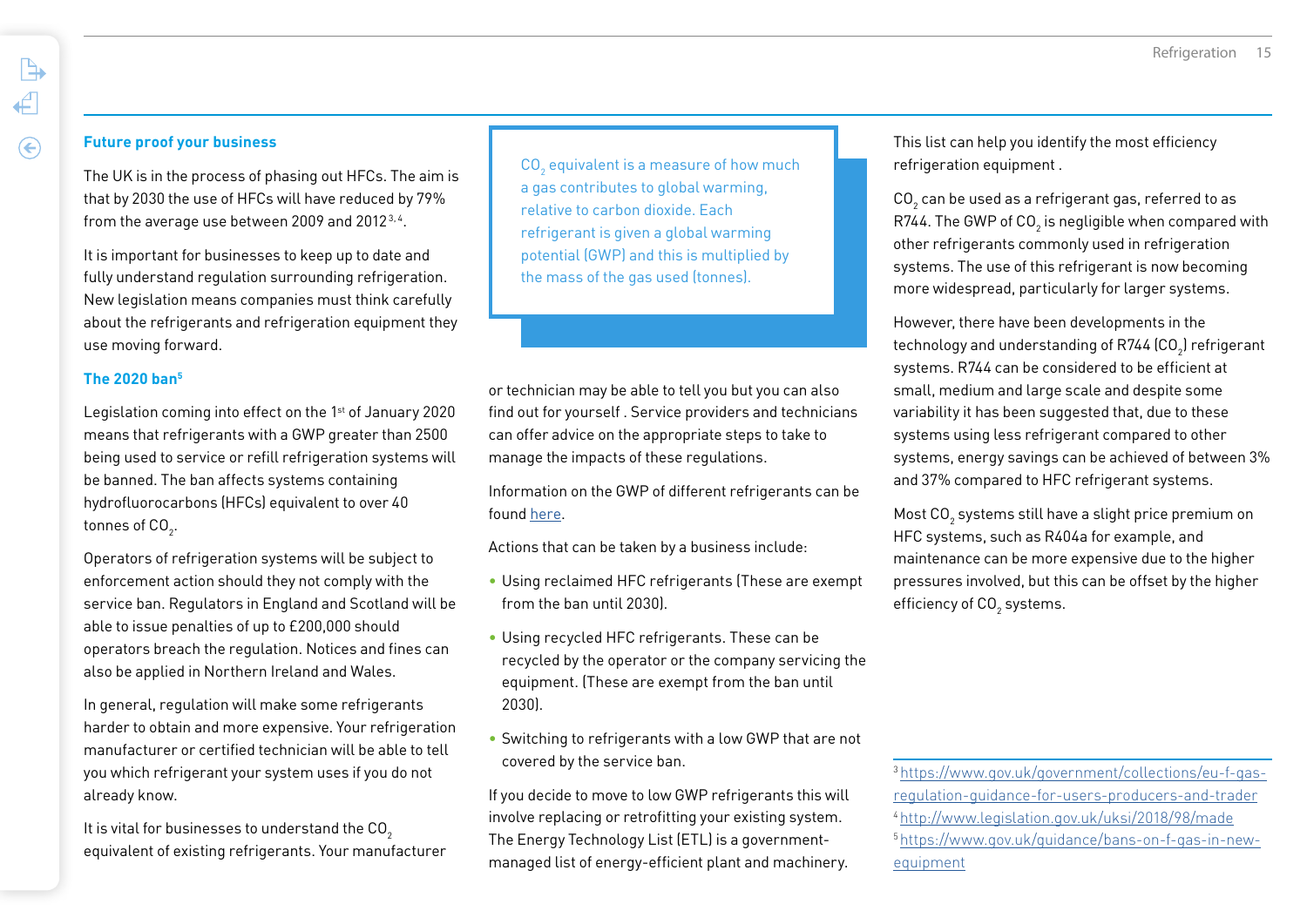### Your next steps

 $\mathbb{B}$ 

€

 $\odot$ 

There are many easy low and no-cost options to help save money and improve the operation of your refrigeration equipment

### **Step 1: Evaluate your refrigeration energy usage**

Identify areas of high energy consumption within your operations and also consider the refrigerants being used on site and how legislation may impact you.

### **Step 3: Prioritise your actions**

Try and identify measures that will reduce the most significant areas of your refrigeration consumption, first looking for low or no cost opportunities and then scaling up to those that would require more capital input if the likely savings and paybacks are favourable.

### **Step 5: New refrigeration equipment**

When replacing existing refrigeration equipment or adding new systems to your business make sensible and informed choices by selecting the most efficient refrigeration equipment available on the market (using the Energy Technology List - ETL).

### **Step 2: Identify your opportunities**

Build the business case for implementing any energy savings opportunities, considering likely payback and other effects including those on staff. A number of opportunities may be achieved at low or no cost.

### **Step 4: Implement your action plan**

Implement the most material and most applicable projects to your operations that will create the greatest energy savings and be the most cost effective.

### **Step 6: Refrigerants**

Review all refrigerant use across your business and develop a refrigerant management and replacement strategy with your refrigeration equipment contractor.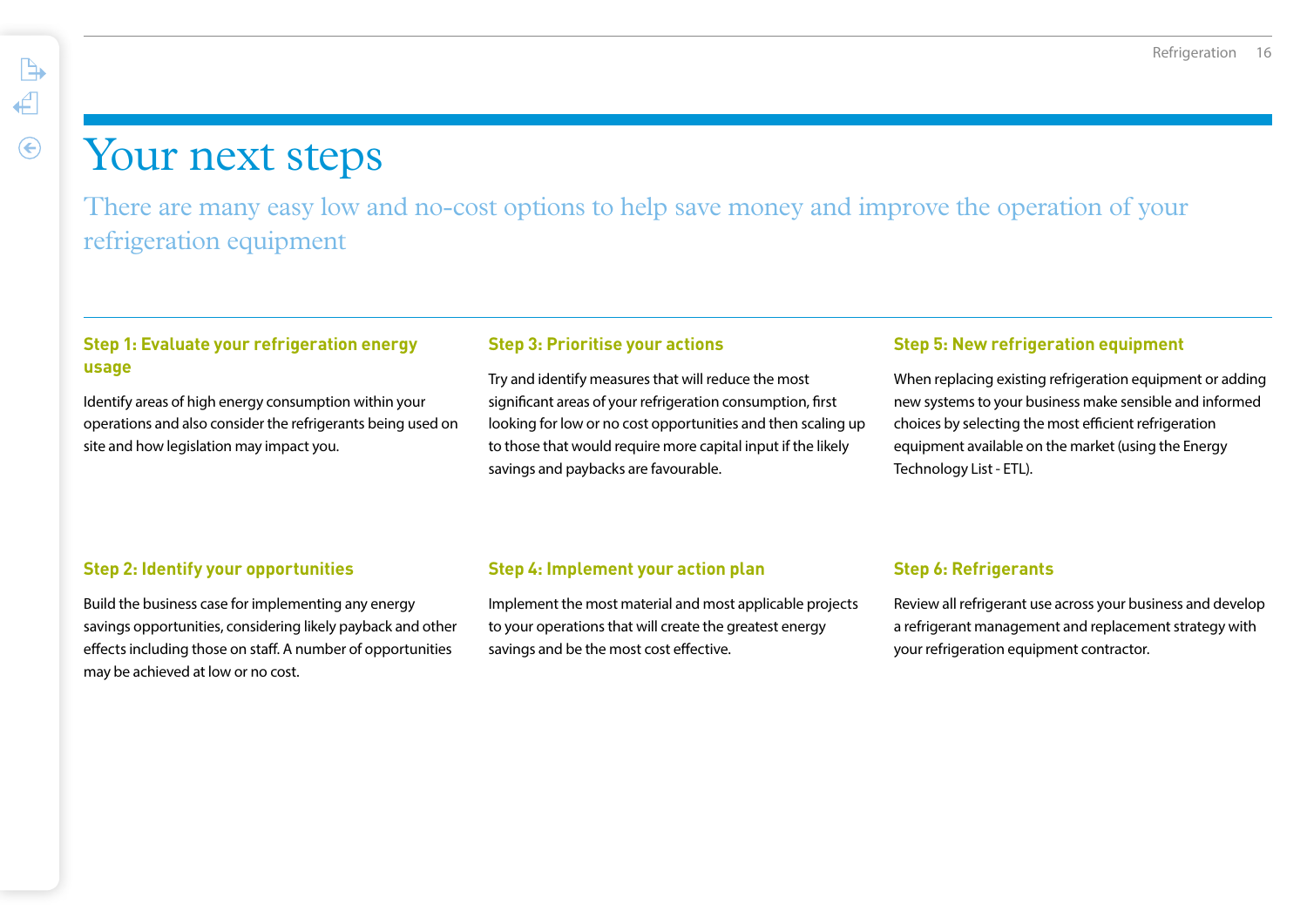# Go online for more information

The Carbon Trust provides a range of tools, services and information to help you implement energy and carbon saving measures, no matter what your level of experience.

**Website** – Visit us at www.carbontrust.com for our full range of advice and services.

Www.carbontrust.com

 $\mathbb{R}$ 

 $\leftarrow$ 

 $\odot$ 

**Tools, guides and reports** – We have a library of publications detailing energy saving techniques for a range of sectors and technologies.

[www.carbontrust.com/](www.carbontrust.com/publications)resources

**Events and workshops** – We offer a variety of events, workshops and webinars ranging from a high level introductions to our services through, to technical energy efficiency training.

<www.carbontrust.com/events>

**Green Business Directory– A directory to find Carbon Trust accredited** suppliers and installers of energy efficiency and renewable energy technology.

[www.carbontrust.com/resources/g](https://www.carbontrust.com/resources/green-business-directory/)reen-business-directory

**Our client case studies** – Our case studies show that it's often easier and less expensive than you might think to bring about real change.

[www.carbontrust.com/o](https://www.carbontrust.com/our-clients/)ur-clients

**The Carbon Trust Green Business Fund** – is an energy efficiency support service for small and medium-sized companies in England, Wales and Scotland. It provides support through free training workshops, webinars, and online resources.

Www.carbontrust.com/greenbusinessfund